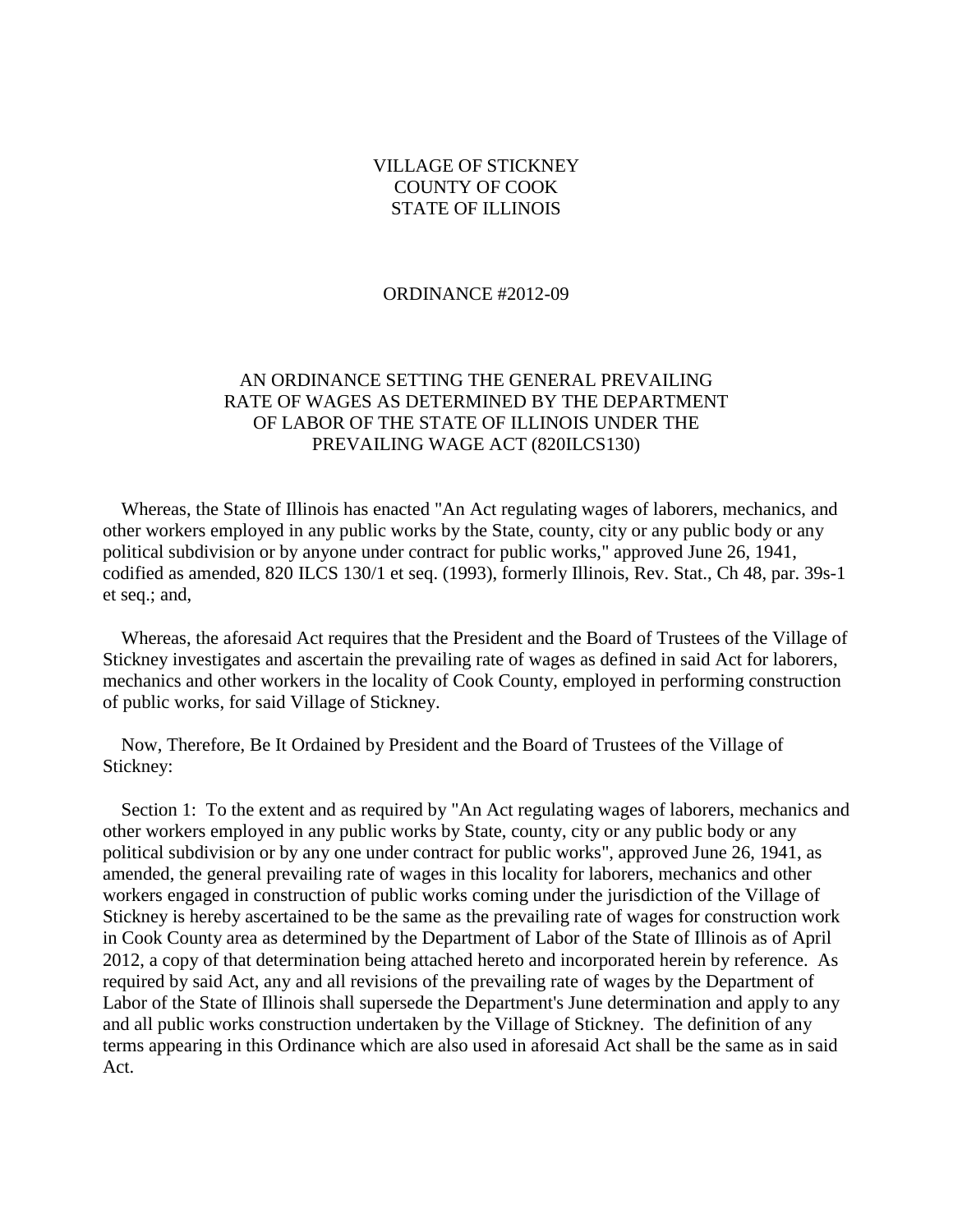#### Page 2.

 Section 2: Nothing herein contained shall be construed to apply said general prevailing rate of wages as herein ascertained to any work or employment except public works construction of the Village of Stickney to the extent required by the aforesaid Act.

 Section 3: The Village of Stickney shall publicly post or keep available for inspection by any interested party in the main office of the Village of Stickney this determination or any revisions of such prevailing rate of wage. A copy of this determination or of the current revised determination of the prevailing rate of wages then in effect shall be attached to all contract specifications.

 Section 4: The Village of Stickney shall mail a copy of this determination to any employer, and to any association of employers and to any person or association of employees who have filed their names and addresses, requesting copies of any determination stating the particular rates and the particular class of workers whose wages will be affected by such rates.

Section 5: The Village of Stickney shall promptly file a certified copy of this Ordinance with both the Secretary of State Index Division and the Department of Labor of the State of Illinois.

 Section 6: This Ordinance shall be in full force and effect from and after its passage, approval, and publication in pamphlet form, as provided for by law.

PASSED and APPROVED at the regular meeting of the President and the Board of Trustees of the Village of Stickney, Cook County, Illinois on this 5th day of June, 2012.

 $\frac{1}{2}$  , and the set of the set of the set of the set of the set of the set of the set of the set of the set of the set of the set of the set of the set of the set of the set of the set of the set of the set of the set

Ayes: Trustees Horne, Morelli, Walik and White

Nays: None

Absent: Trustee Schimel and Zeedyk

\_\_\_\_\_\_\_\_\_\_\_\_\_\_\_\_\_\_\_\_\_\_\_\_\_\_\_\_\_\_\_

APPROVED:

Daniel A. O'Reilly, President

ATTESTED:

 Audrey McAdams Village Clerk